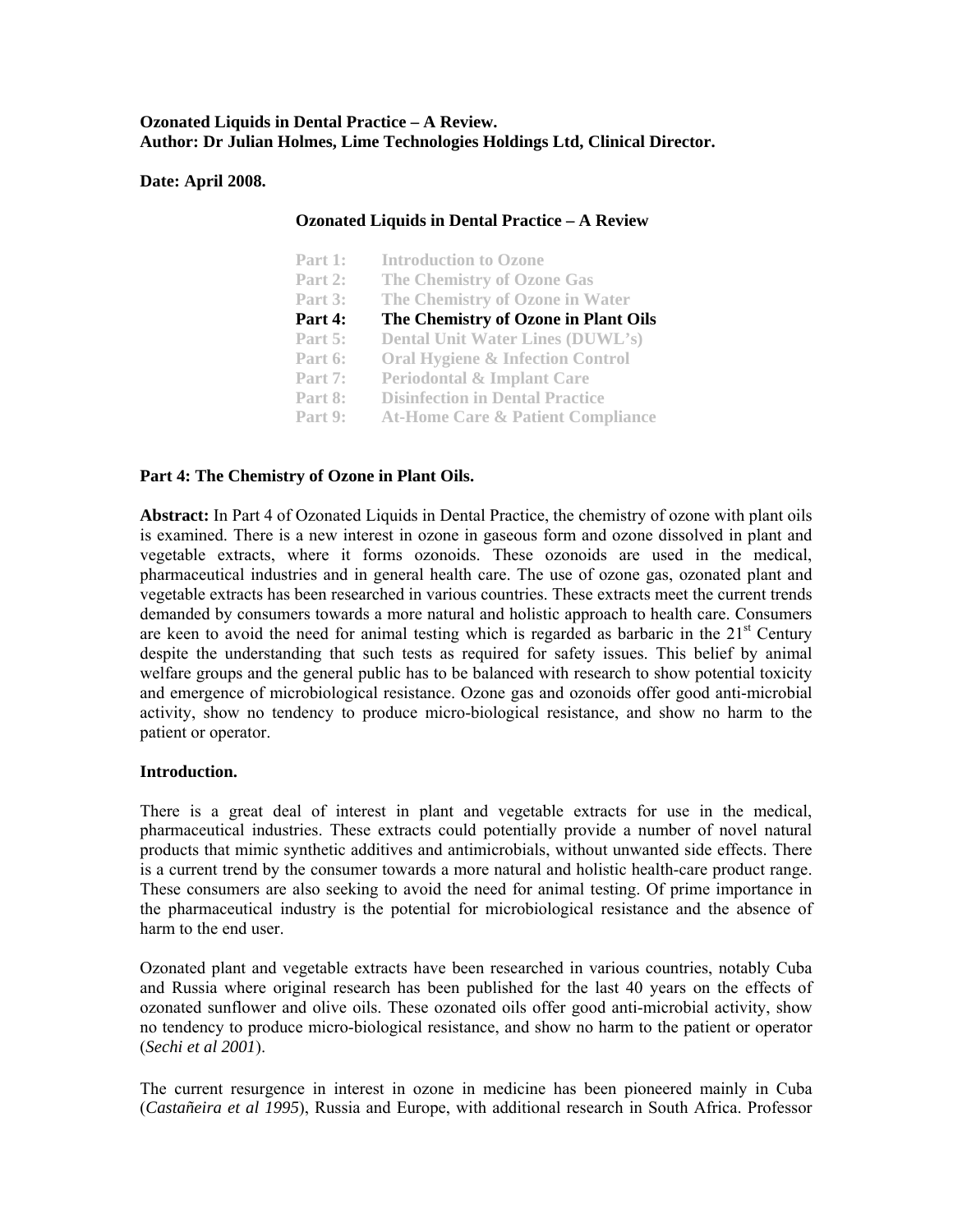Bocci from Milan, Italy has published data that shows that ozone should form part of modern medicine and clinical management (*Bocci, 1992,1994,1996,1996,1999,2004*) Professor Bocci has also shown that ozonated extracts have a part to play in the modern medical management of a number of medical conditions (*Bocci et al, 2005*). Professor Bocci has argued that the toxic effects of ozone discussed by Menzel (*Menzel, 1970*) should not prevent it being used in a safe way as an adjunct to modern pharmacology (*Bocci, 2004*).

In Europe, research in dentistry has shown that ozone can eliminate biofilms in water pipes (*Abu-Naba'A et al, 2002*) in dental and medical equipment. Ozone treatment allows a holistic approach to the management of dental infections (*Baysan et al 2000, Holmes 2003*) without the need to amputate large volumes of tooth tissue.

The process of bubbling ozone through plant and vegetable oils was first practiced as part of the protocol for the inhalation of ozone. Ozone was bubbled through olive oil, and the fumes that formed inhaled for lung infections and disorders in the 19th Century. It was observed that over a period of time the ozone reacted with olive oil, leading to the formation of a thick 'cream', or petroleum jelly like product. These were called 'ozonated oils'. With the development of modern chemistry, the structure of these products was determined and named 'ozonoids'. The chemistry of ozone and how it reacts with plant and vegetable oils is complex.

As a result of its dipolar structure, the ozone molecule may lead to 1-3 dipolar cyclo-addition of unsaturated bonds, with the formation of primary ozonide (I) corresponding to the reaction shown in Fig 4.1. This is called cyclo-addition, also known as the Criegee mechanism, and results in a primary ozonoid.

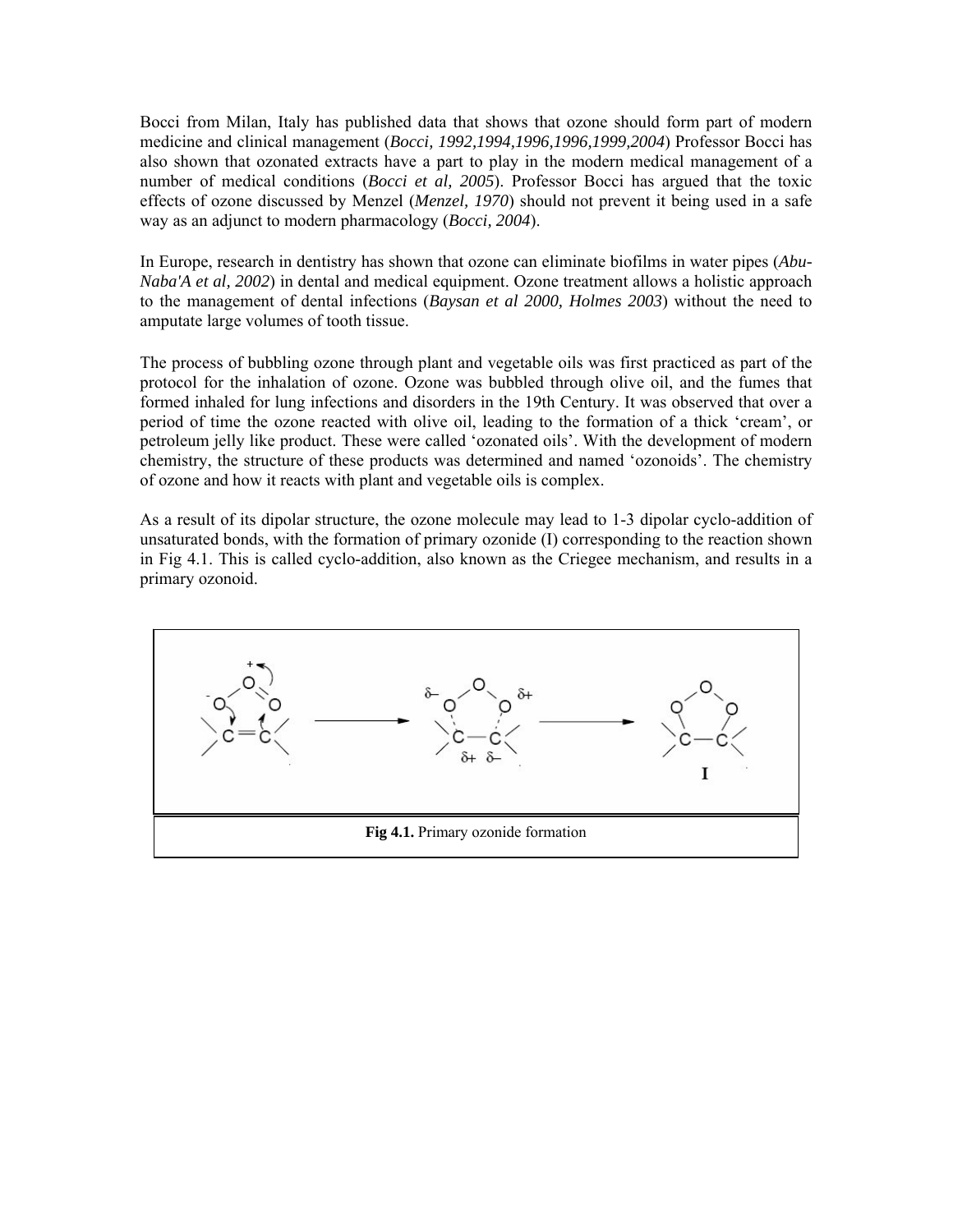

In Fig 4.2 the primary ozonide decomposes into a carbonyl compound (aldehyde or ketone) and a zwitterion (II) leading to a hydroxy-hydroperoxide (III) stage that further decomposes into a carbonyl group.

The use of ozone in medicine is based on its oxidative and reactivity properties. Ozonated solutions show a bactericidal effect against a wide range of microorganisms and these solutions have been used externally in many published papers. These properties of ozone are due to its oxidative capacity: in these cases the role of ozone becomes important due to the activation of oxygen dependent reactions of metabolism and the Crebs cycle, with formation of a large amount of protons necessary to restore the buffer capacity of antioxidant defence system against free radical and peroxidates. Ozone is capable of maintaining the dynamic balance of pro-oxidant and ant-oxidant systems responsible for membrane structure and metabolism.

#### **The Use of Ozonoids in the Health Care Industry.**

Díaz M (*Díaz 2004*) discussed the ozonation of plant and vegetable oils in a 2004 paper. When vegetable oils, which consist fundamentally of triglycerides, are ozonised, ozonides, aldehydes, and peroxides are formed. Diaz reviewed past research from Cuba and Russia that showed these products are related with the observed biological effect of these oils.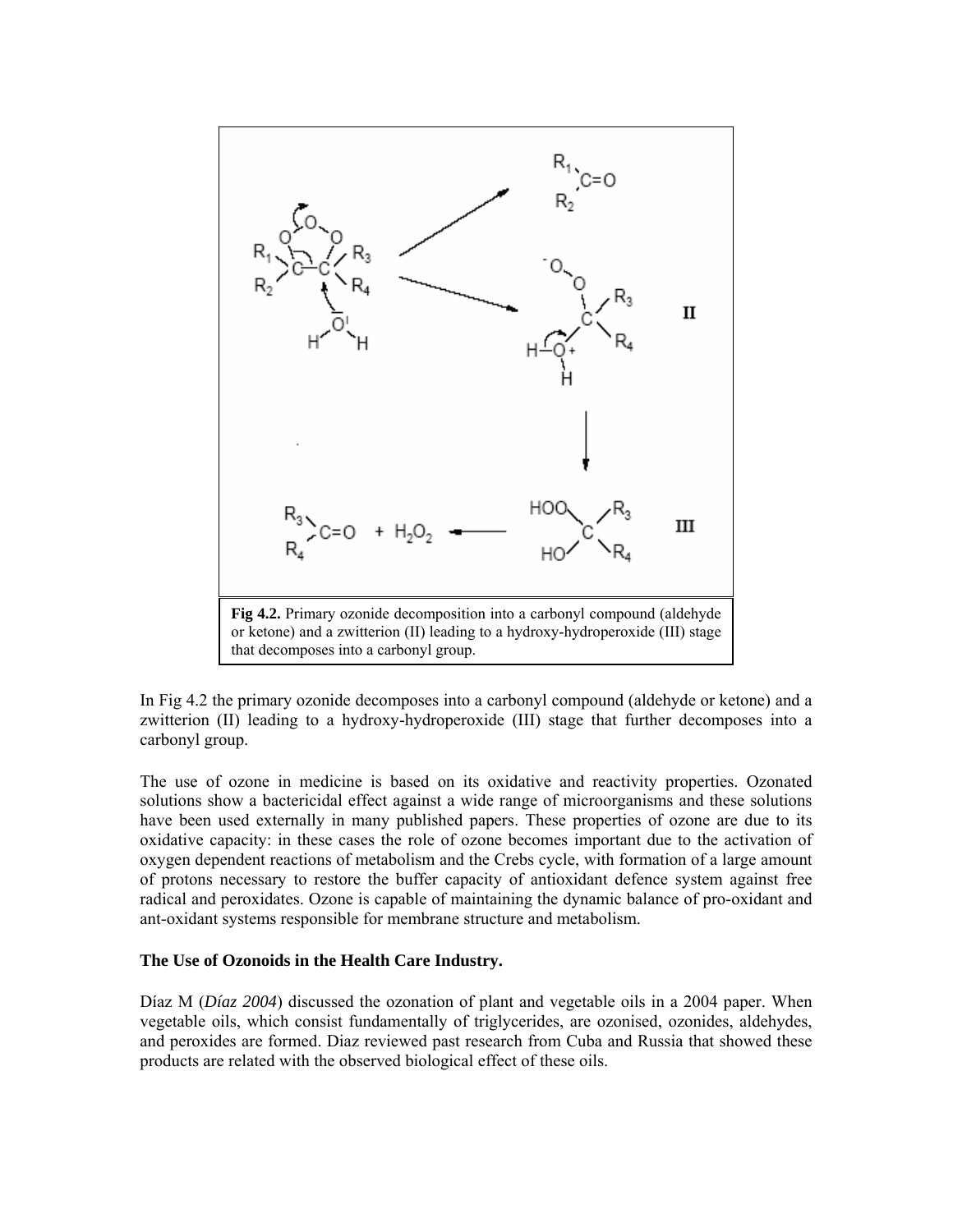In the pharmaceutical industry, ozonated olive and sunflower oils are recognised. The cosmetic industry lists ozonated olive, sunflower, jojoba and caster oils in the International Cosmetic Ingredient Dictionary and Handbook (Issue 1191).

These oils are classified chemically as 'esters' and their function as 'Skin Conditioning Agents and Miscellaneous'. Esters are a chemical group of substances that are distinguished by a carbonyl group, where R 1-4 are carbon groups at either end of this chain. The primary ozonide shown in Fig 4.1 decomposes into a carbonyl compound (aldehyde or ketone) and a zwitterion (II) that quickly leads to a hydroxy-hydroperoxide (III) stage that, in turn, decomposes into a carbonyl compound and hydrogen peroxide, as shown in Fig 4.2.

There are many areas of health care that ozone technologies can be applied to. This paper highlights a number of areas where current pharmacological treatment has offered little respite to the sufferers, or where the treatment modality has a high economical cost to the general public or the state-funded systems.

# **The Treatment of Thermal Burns.**

Peretyagin *et al,* (*Peretyagin et al 2004.*) published data to show that ozonated oils have a definitive role to play in the treatment of burn subjects. They analyzed the medical behavior of ozonized olive oil. Ozonated olive oils have a wide spectrum of chemical characteristics: the main components are glycerines of oleic and linolenic acid. The research team manufactured 2 different ozonated oils with differing concentrations of ozonoids. Chemically their oils compositions are shown in Table 4.1 below.

| Index                  | Poorly ozonized olive oil | Strongly ozonized olive oil |  |
|------------------------|---------------------------|-----------------------------|--|
|                        |                           |                             |  |
| $- O_3 -$              | 2.40 %                    | 4.06 %                      |  |
| superoxide number      | 240                       | 406                         |  |
|                        |                           |                             |  |
| acid number            | 11.4                      | 15.4                        |  |
|                        |                           |                             |  |
| average molecular mass | 4.920                     | 3.643                       |  |
|                        |                           |                             |  |

**Table 4.1.** ozonated oils with differing concentrations of ozonoids

Bactericidal studies examined *Proteus, Staphylococcus aureus, Pseudomonas, Streptococcus,* and *Neisseria* cultures. After 24 hours of incubation, the cultures were inoculated with ozonized oil and no bacteria could be cultured from either inoculated culture. The clinical use of ozonized olive oil was found to be most useful in the first 3 - 4 days following the burn injury, for the local treatment of thermal injury with bacterial infection with *Staphylococcus aureus* and *Pseudomonas,* and showed a decrease in the microbial load by 3 - 4 levels (*Peretyagin et al 2004*).

As observed by many other researchers and workers with ozonated fluids, the use of ozonized oil promotes a more rapid growth of granulation tissue and increase of the healing potential,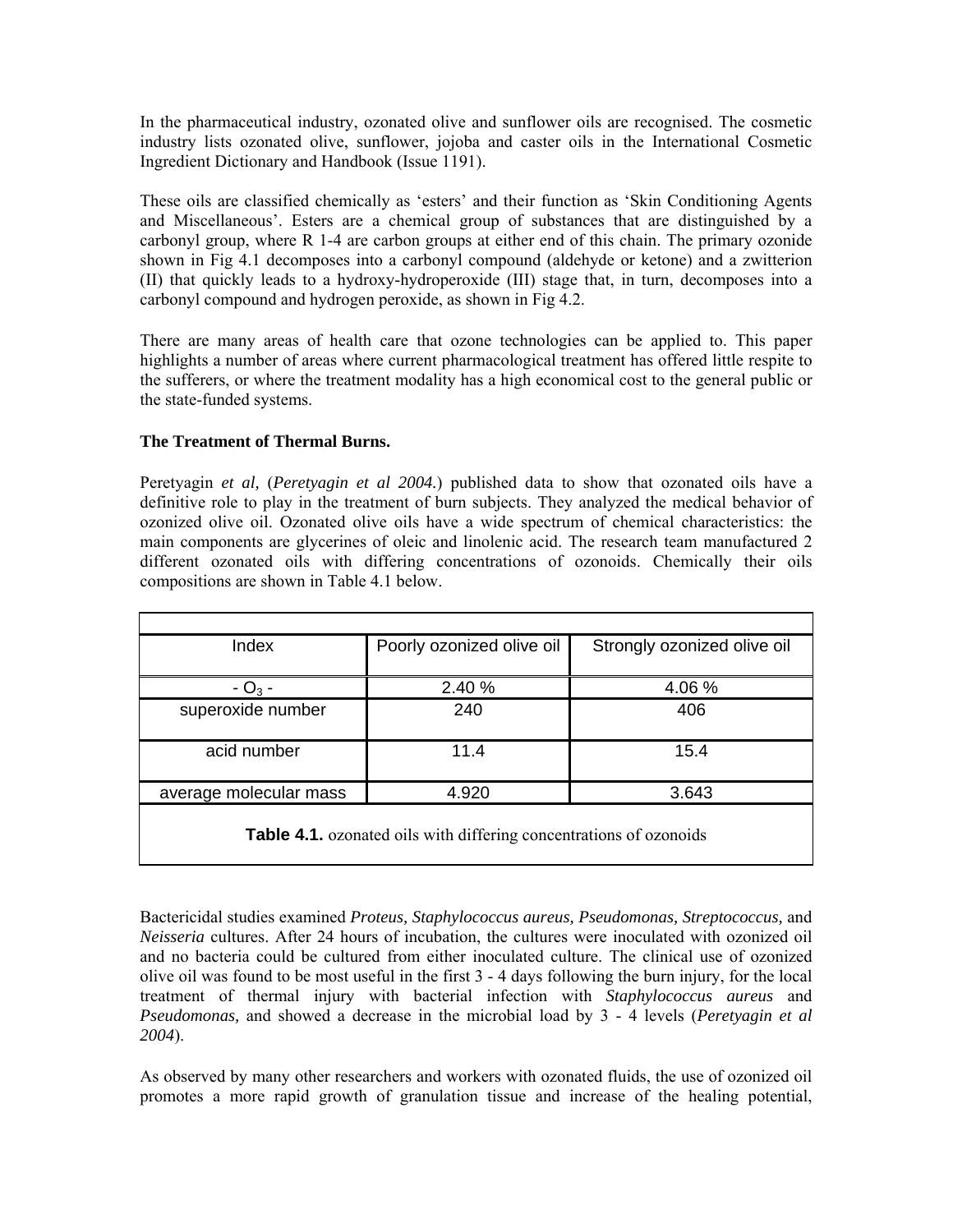normalises the blood bactericidal activity, increases the level of lysozyme and phagocytic activity, and the production of antibodies (normalising content of circulatory antibodies components). The healing time for the burn area was observed to be between 7 - 10 days.

It is suggested by the author that a spray-on ozonated oil could be developed from a cosmetic application that is currently being examined. This could be used in burns units, as well as in-home applications. For small burns, a solid wax-like compound can be developed similar to the lip salves found in most pharmacies.

Struchkov *et al* (*Struchkov et al 2004*) found similar bactericidal effects in another study in burn subjects. These workers treated damaged extremities by irrigating them with an ozone-oxygen mixture, using plastic bags, with an ozone concentration of 10 mg/L and a 60 min exposure locally after a surgical treatment. The injured surface was irrigated with ozonized physiologic saline solution at an ozone concentration of 3 mg/L. Peretyagin *et al* (*Peretyagin et al 2004*) in their 2004 paper published similar bactericidal effects, and also described the early establishment of favourable conditions to perform early autodermoplasty and to obtain optimum autograft survival.

## **The Treatment of Vulvovaginitis.**

Rubio *et al* in their 2004 study (*Rubio et al 2004*) showed that ozonated sunflower oil was an effective treatment for vulvovaginitis. Three hundred fifty female subjects,  $25 - 34$  years of age, were treated with vaginal douches of ozonated sunflower oil, once a day, for 10 days. Microbiological swabs were taken at the beginning and at the end of the treatment. *Candida albicans* was the most frequent micro organism present in this study. Leucorrhoea and pruritus were the common symptoms and these symptoms disappeared after the  $3<sup>rd</sup>$  day of treatment. The study had a success rate of 95 % for the successful treatment of vulvovaginitis.

The author suggests that pessaries with filled with ozonated oils would offer an easier selftreatment delivery system.

## **Treatment of women with Human Papilloma Virus (HPV) uteri cervix infection.**

Human Papilloma Virus (HPV) is associated with cervical cancer and its preceding lesions. Cervical cancer is the second most common malignant tumour in the world to affect female subjects. In Central and South America and the Caribbean geographical regions, it is the most common female cancer. In spite of several studies made worldwide to establish effective therapeutics against HPV infection, there is no consensus. There are two different treatment modalities for HPV infections.

- The first is based on lesion destruction by mean of chemicals or surgical methods, but this does not eliminate the viral infection, and the disease may recur.
- The second one is based in viral elimination with antiviral agents.

In a study published by Ríos *et al* (*Ríos et al 2004*), ozonated sunflower oil was used to treat HPV. Previous studies had shown antiviral activity in the treatment of viral infections such as the Herpes virus. The main aim of this study was to evaluate the therapeutic efficacy of an ozonated sunflower oil in HPV infected women. To develop this study 12 female subjects with NIC I, associated with HPV and condiloma acuminate lesions were selected. Ozonated sunflower oil was applied daily, in the uteri cervix of each patient, over a 20-day treatment period. Cytological,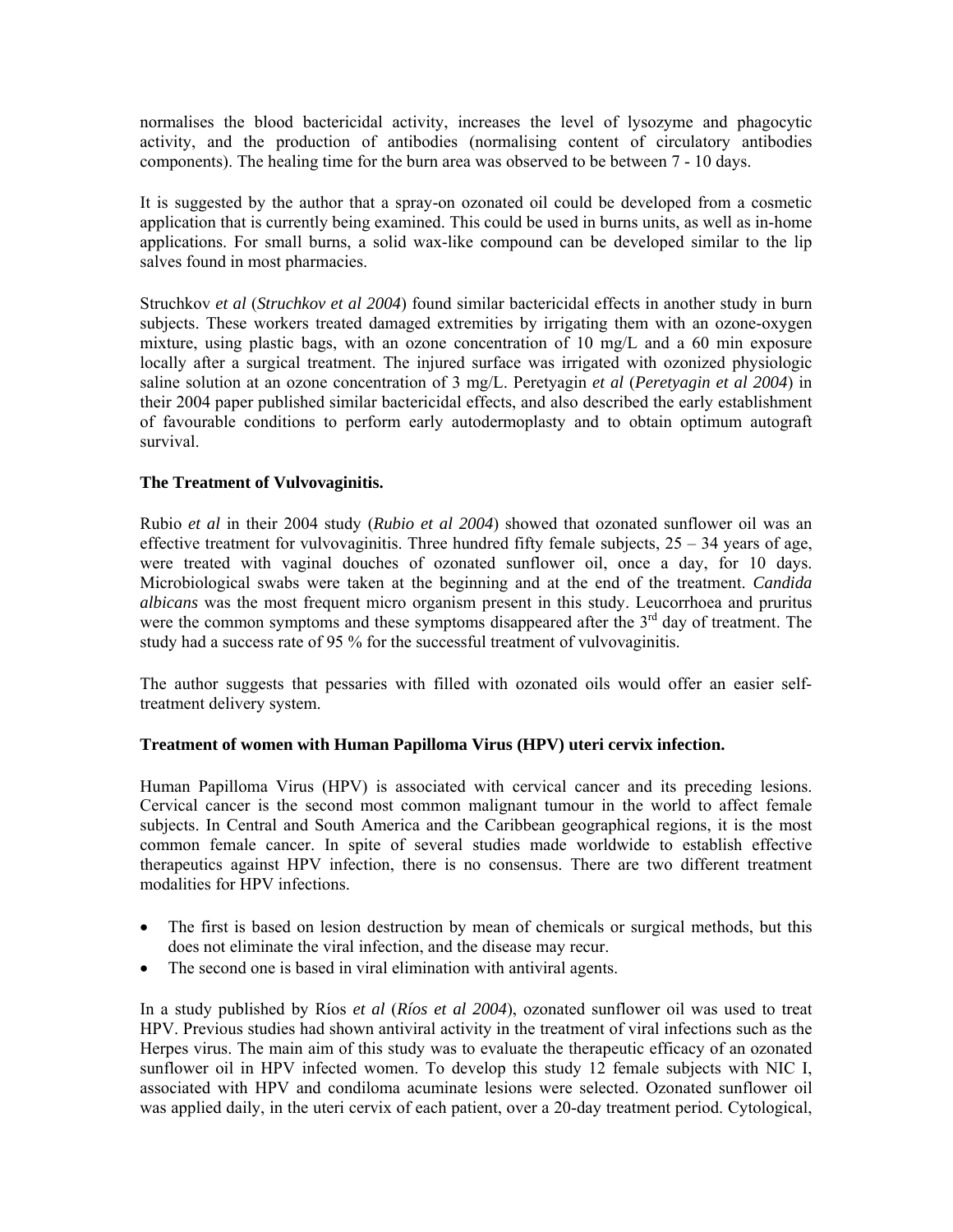histological and colposcopic examination for each subject was made before and after the treatment.

Two subjects were lost. Of the remaining 10, eight (80 %) subjects showed total clinical and cytological regression of all lesions. Viral persistence was observed in two (20 %) subjects. There were no side effects reported in this study.

#### **Cosmetic Treatment with Ozonated Fluids.**

Díaz *et al* (*Díaz et al 2004*) reported that cosmetic creams with ozonoids as part of their chemical ingredients have a moisturiser and conditioner effect. Skin oxygenation and microcirculation are increased preventing cutaneous aging. These ozonated oils super oxygenate the skin providing enhanced energy leading to increased metabolic rate. This promotes rapid cell renewal and rapid healing. Additional metabolic pathways that protect repairs and rejuvenate skin tissue are positively influenced. The ozonation of these extracts takes place at the double bonds in unsaturated oils. Oils containing omega 3, 6 and 9 fatty acids are better, in that they are the essential fatty acids which have a positive beneficial action on the epidermis in terms of their anti-inflammatory action and that they are superior in slowing down trans-epidermal water loss.

## **Alternative Plant and Vegetable Extracts.**

Plant and vegetable extracts are rich in Omega 3, 6 and 9 oils. These oils have in their chemical structure double bonds that ozone will react with to form an ozonoid, and hence are suitable for ozonation. Omega 3 is linolenic acid with 3 double bonds in its carbon chain. Omega 6 is linoleic acid with 2 double bonds in its carbon chain. Omega 9 is oleic acid with 1 double bond in its carbon chain.

Ozonoids have a ring-type structure (Fig 4.01), and result from the breakdown of the double carbon bonds found in linolenic acid, linoleic acid and oleic acid (Fig 4.02), natural components of plant and vegetable extracts (*Roehm et al 1971, Lynch et al 2003*). Ozone attacks these double carbon bonds, and inserts an ozonoid structure. As olive oil was used in the first protocols, it continued to be used as the oil of choice in the manufacture of ozonoids. It produces a stable product, with a longevity exceeding 15 years.

However, olive oil is one of many commercially available plant and vegetable extracts that contain omega oils. If the concentrations of linolenic, linoleic and oleic acids are known for each plant and vegetable extract, it is possible to calculate a 'Potential Ozonoid Index' (POI) (*Holmes 2006, Holmes 2006, Holmes 2007, Holmes 2007*) for each extract, and then select the most appropriate oil for ozonation. By knowing the POI for each oil, ozonation of different oils and oil blends will result in 'strong', 'medium', and 'weak' ozonated products that can be used for different applications.

The molecular mass of omega 3, 6 and 9 oils are within 4g of each other, and hence are not significantly different in weight. Therefore a fixed weight of any ratio of these fatty acids would remain constant. To calculate a factor proportional to the number of double bonds could therefore be computed by multiplying the relative omega fatty acid content by its relative number of double bonds and adding them together. i.e.  $\Sigma = (% \text{omega } 3 \times 3) + (^{\circ}\text{omega } 6 \times 2) + (^{\circ}\text{omega } 9 \times 1)$ .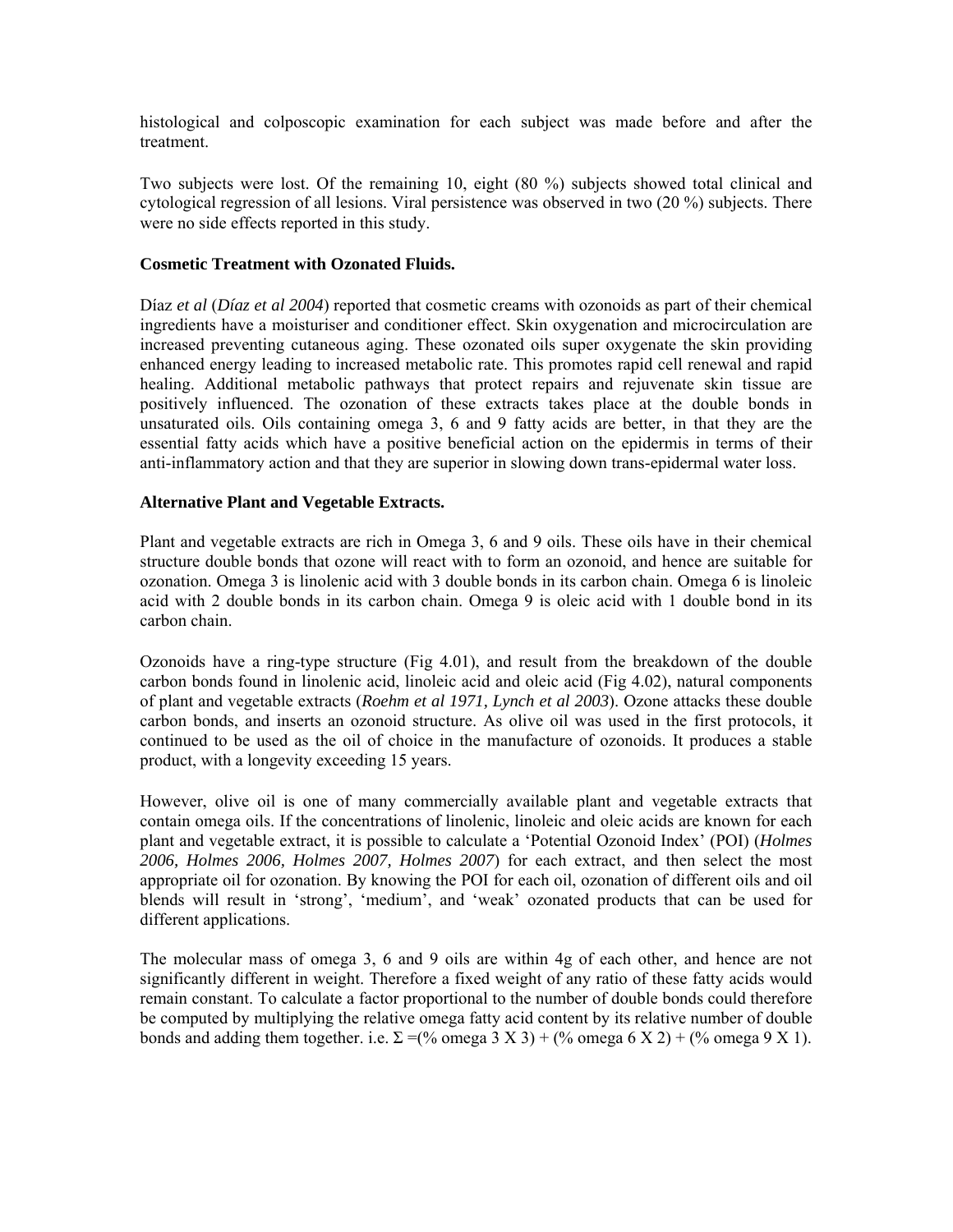The POI is calculated by adding the sum of the 3 as the combined factor for that particular oil. The higher the combined factor or POI, the higher the number of double bonds (i.e. reactive sites) as targets for ozonation.

Table 4.2 shows the POI for a number of commercially available plant and vegetable extracts. Average omega 3, 6 and 9 values are shown to account for seasonal variations in their concentrations. The omega oil contents are referenced from the World Wide Web internet site, *www.queenhill.demon.co.uk/seedoils/oilcomp.htm*. The data in Table 4.2 is ranked according to the POI in the extracts selected, and a range from 221 to 92 is shown. Olive oil has a POI of just 92, the lowest in this table. Sunflower oil has a POI of 153, showing the availability of more sites for the formation of ozonoids, and hence a potential higher ozonoid content. This would account for the positive results the Cuban researchers have obtained in their published studies.

Table 4.2 shows that a number of alternative extracts have higher POI's. If nut extracts are excluded on the grounds of potential allergy considerations, flax, hemp (cannabis sativa), evening primrose, safflower, and chia have POI's at 170 or above, perilla has a POI of 165, and grape seed, pumpkin seed and sunflower POI's of 159 to 153.

The most obvious choice of extracts to ozonate are those extracts with the higher POI's – flax (POI=221), hemp (cannabis sativa) (POI=192), evening primrose (POI=173), safflower (POI=172) and chia (POI=170). This has to be balanced with the cost of these extracts, and both flax and hemp (cannabis sativa) are relatively inexpensive, as well as being readily available.

**Flax Oil – (POI 221).** Flax oil is derived from the flax plant Linum usitatissimum and is known as linseed oil. Flax oil is actually one of the oldest and one of the original "health foods," treasured because of its healing properties throughout the Roman Empire. It was one of the original "medicines" used by Hippocrates and is referenced by Hodrodotus in his History of the Roman Empire.

Besides being the best source of omega 3's, flax oil is a good source of omega 6, or linoleic acid (LA). Sunflower, safflower, and sesame oil are greater sources of omega 6 fatty acids but they don't contain any omega-3 fatty acids. Flax oil is 45 to 60 percent the omega-3 fatty acid alphalinolenic acid (ALA). Flax oil can be used for patients who have dry skin or eczema, or whose skin is particularly sun-sensitive. One problem in the ozonation of this product is the potential for the oil to set solid as ozone is bubbled through it and reacts with the oil. A possibility to be explored is the blending of Flax with Hemp oils to counter this as a 50%-50% mix resulting in a POI of 206.

**Hemp (Cannabis sativa) Oil – (POI 192).** Hemp oil is derived from the Cannabis sativa plant. Hemp seeds contain 40% fat in the form of an oil. It has a remarkable fatty acid profile, being high in the desirable omega-3s and also some GLA (gamma-linolenic acid). Hemp oil contains 57% linoleic (LA) and 19% linolenic (LNA) acids.

Hemp oil simulates growth of hair and nails, improves the health of the skin, and can reduce inflammation. The intoxicating properties of Cannabis sativa reside in a sticky resin produced most abundantly in the flowering tops of female plants before the seeds mature. The main psychoactive compound in this resin is tetrahydrocannabinol (THC). Strains of hemp grown for oil production have a low resin content to begin with, and by the time the seeds are ready for harvest, resin production has dropped even further. Finally, the seeds must be cleaned and washed before they are pressed. As a result, no THC is found in the final extract product.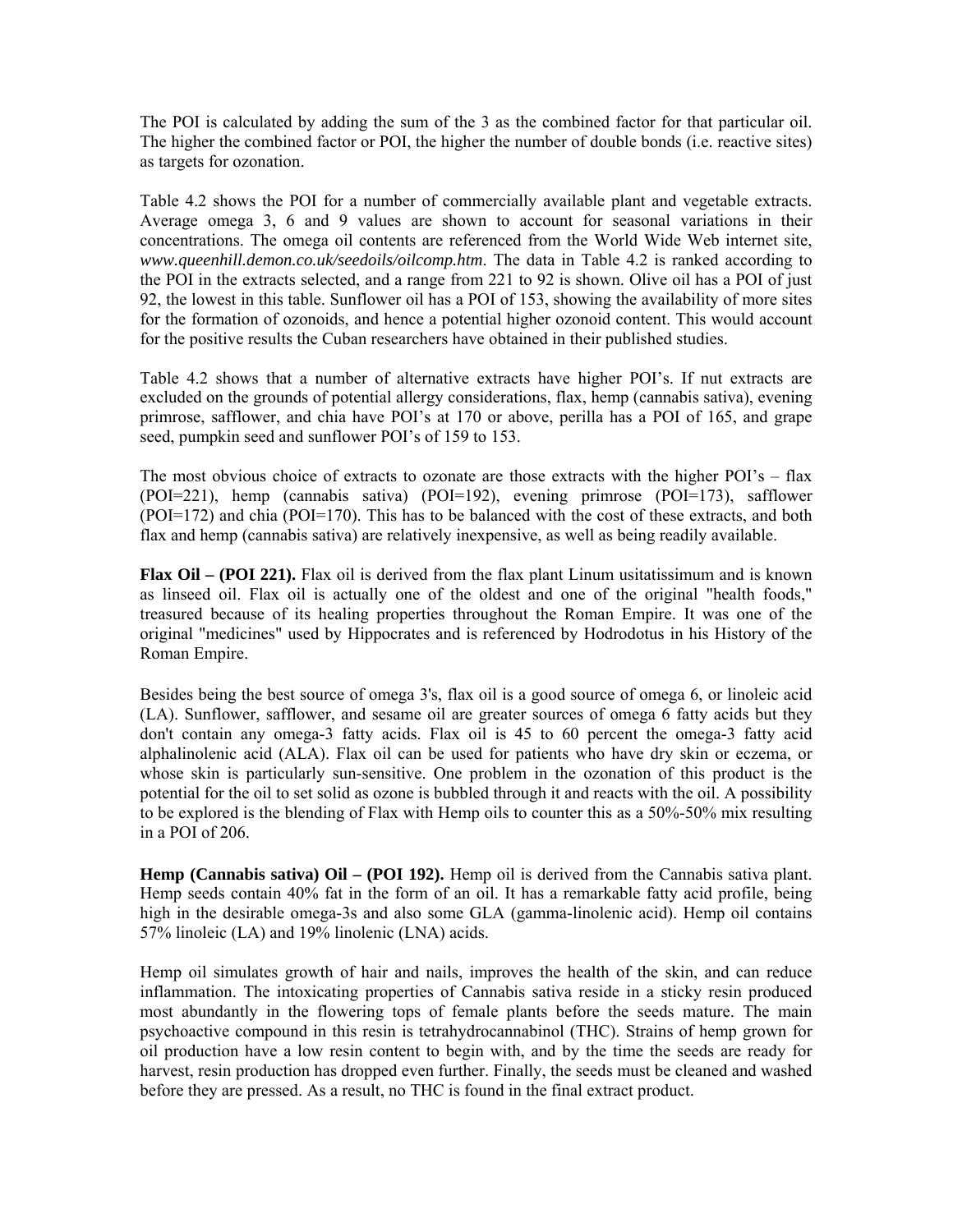| PLANT OIL                                                                               | <b>OMEGA</b><br>3% | <b>OMEGA</b><br>6% | <b>OMEGA</b><br>9% | <b>COMBINED</b><br><b>FACTOR (POI)</b> |  |  |
|-----------------------------------------------------------------------------------------|--------------------|--------------------|--------------------|----------------------------------------|--|--|
| <b>Flax (Linseed)</b>                                                                   | 58                 | 14                 | 19                 | 221                                    |  |  |
| Hemp (C. sativa)                                                                        | 20                 | 60                 | 12                 | 192                                    |  |  |
| Evening primrose                                                                        | $\theta$           | 81                 | 11                 | 173                                    |  |  |
| Safflower                                                                               | 3                  | 75                 | 13                 | 172                                    |  |  |
| Chia                                                                                    | 30                 | 40                 | $\boldsymbol{0}$   | 170                                    |  |  |
| Kukui (candle nut)                                                                      | 29                 | 40                 | $\boldsymbol{0}$   | 167                                    |  |  |
| Perilla                                                                                 | 55                 | $\boldsymbol{0}$   | $\overline{0}$     | 165                                    |  |  |
| Grape seed                                                                              | $\boldsymbol{0}$   | 71                 | 17                 | 159                                    |  |  |
| Pumpkin seed                                                                            | 8                  | 50                 | 34                 | 158                                    |  |  |
| <b>Sunflower</b>                                                                        | $\bf{0}$           | 65                 | 23                 | 153                                    |  |  |
| Walnut                                                                                  | 6                  | 51                 | 28                 | 148                                    |  |  |
| Soybean                                                                                 | 7                  | 50                 | 26                 | 147                                    |  |  |
| Corn                                                                                    | $\overline{0}$     | 59                 | 24                 | 142                                    |  |  |
| Wheat germ                                                                              | 5                  | 50                 | 25                 | 140                                    |  |  |
| <b>Rape (Canola)</b>                                                                    | $\overline{7}$     | 30                 | 54                 | 135                                    |  |  |
| Sesame                                                                                  | $\boldsymbol{0}$   | 45                 | 42                 | 132                                    |  |  |
| Cotton seed                                                                             | $\boldsymbol{0}$   | 50                 | 21                 | 121                                    |  |  |
| Rice bran                                                                               | $\mathbf{1}$       | 35                 | 48                 | 121                                    |  |  |
| Beechnut                                                                                | $\boldsymbol{0}$   | 32                 | 54                 | 118                                    |  |  |
| Sweet almond                                                                            | $\boldsymbol{0}$   | 17                 | 78                 | 112                                    |  |  |
| <b>Olive</b>                                                                            | $\bf{0}$           | 8                  | 76                 | 92                                     |  |  |
| <b>Avocado</b>                                                                          | 90                 | $\mathbf{0}$       | $\mathbf{0}$       | 90                                     |  |  |
|                                                                                         |                    |                    |                    |                                        |  |  |
| Table 4.2. Omega 3, 6 and 9 oil content of plant & vegetable extracts. Holmes J<br>2006 |                    |                    |                    |                                        |  |  |

**Sunflower Oil (POI 153).** Sunflower oil is pressed from the seeds of the common sunflower found growing in most parts of the world. It forms one of the most common cooking oils found in supermarkets after more traditional oils, such as olive oil.

Sunflower oil contains no omega 3 oils, being made up of 65% omega 6 oils. As it is cheap and grows in most soils types and climatic conditions, Cuban and Russian research has focussed on this oil type. Sunflower oil ozonoids are stable for long time periods – for up to 15 or more years. It has a smell of rancid cooking oil when ozone treated that can put off many patients in the western cultures.

**Olive Oil (POI 92).** Olive oil is pressed from the olives after harvesting. Olive oil is graded as to the number of times oil is reclaimed from the crushed fruit. The first pressing is the most pure and expensive, and is sold as 'Virgin Oil'. Subsequent pressings are used in conjunction with solvents to reclaim residual oils.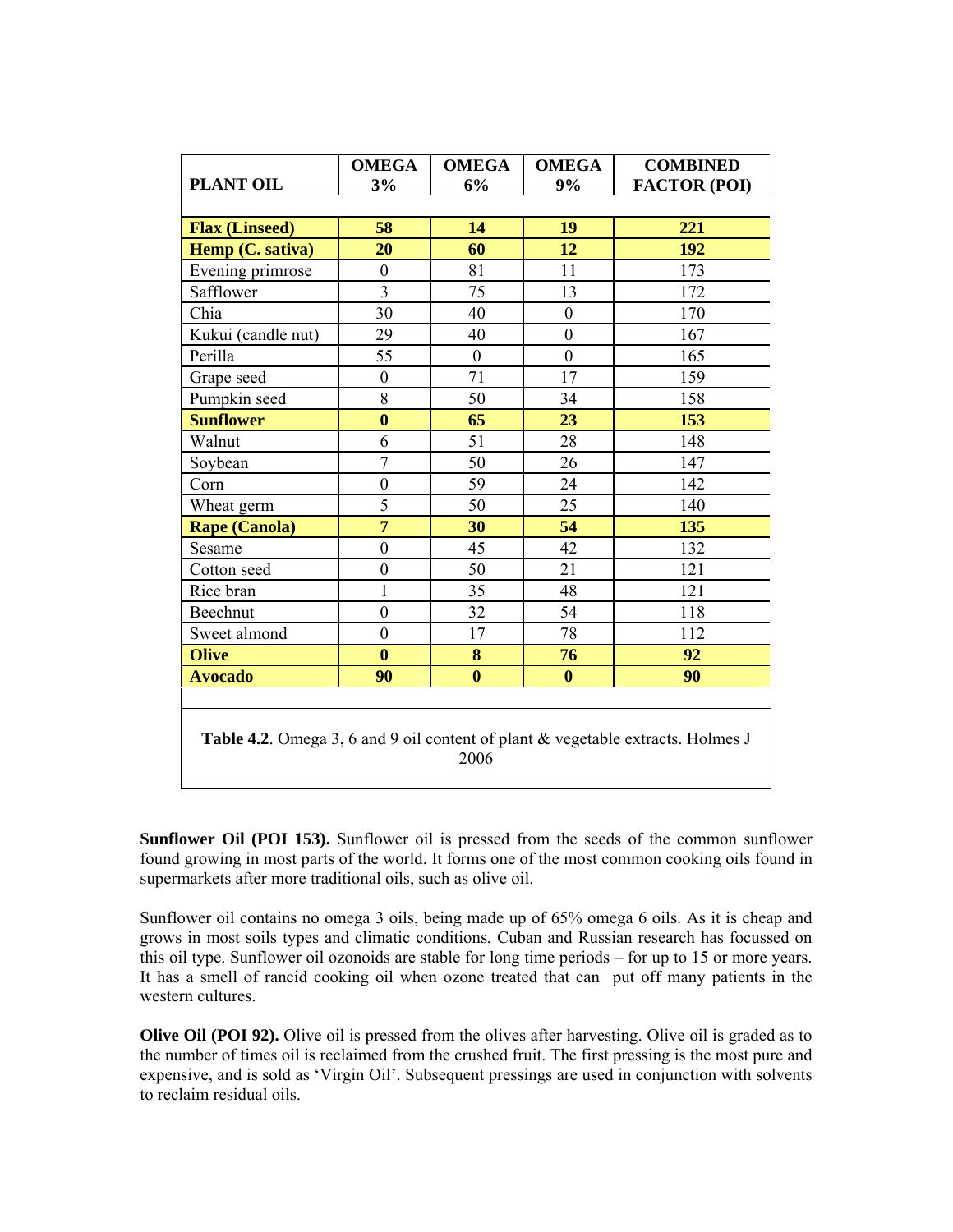The first published literature for the treatment of tuberculosis discussed the merits of inhaling ozone bubbled through olive oil. Physicians found that after a while, a white vaseline-type of oilgel was left in the bubbler container. It was found that this oil had many pharmacological properties, and was used to combat infections and manage wounds.

**Avocado Oil (POI 90).** Avocado oil was chosen by researchers in the United Kingdom and South Africa for its innate healing properties, and as it is extensively used as a constituent in health and beauty products.

**Rape Oil (Canola) POI 135.** Rape oil is more commonly known as Canola oil. It is a light oil used in cooking. Canola was chosen to compliment the range of ozonated oils.

| <b>Oil Base</b>                 | POI |  |  |
|---------------------------------|-----|--|--|
|                                 |     |  |  |
| <b>Hemp Oil</b>                 | 192 |  |  |
| Canola (Rape) Oil               | 135 |  |  |
| <b>Sunflower Oil</b>            | 153 |  |  |
| <b>Olive Oil</b>                | 92  |  |  |
| <b>Avocado Oil</b>              | 90  |  |  |
|                                 |     |  |  |
| Table 4.3. POI of selected oils |     |  |  |

Table 4.3. By choosing oils with a variation in POI, the concept of a strong, medium and weak ozonated oil range was developed. These are aimed at infection control and wound management for a variety of tissue types.

The development of a range of trans-dermal skin gels and creams was introduced by Holmes in 2006 and 2007 (*Holmes 2006, Holmes 2007, Holmes 2007*). The incorporation of ozonated plant extracts into a skin preparation can be used to enhance the anti-microbial effect, to control wound healing and its management, as well as skin rejuvenation. In some cases, innate sun-blocking properties of the oil and ingredient mix has resulted in products that protect from sun damage as well as promote skin healing and health (*Holmes 2007*). These transdermal skin gels are made from 100% certified organic products and are sold as the HN-Skin Range from Lime Technologies Health & Beauty Limited, part of the Lime Technologies Holding Limited group of companies.

#### **Discussion.**

A number of plant and vegetable extracts have been identified as having a higher POI than the traditional olive and sunflower oils used in the manufacturing of ozonated products. These ozonated oils have a role in the cosmetic industry as moisturisers, conditioners, and regeneration products, as well as microbial effects that have been published in the literature. Díaz (*Díaz 2004*) discussed the use of ozonated sunflower, coconut and theobroma oils, and their use in Dermatology, Parasitology and Cosmetology. Lynch e*t al* (*Lynch et al 2003*) showed that the treatment of vegetable oils with ozone gave rise to the consumption of polyunsaturated fatty acids present. Signals present in the 5.10-5.25 ppm regions of ozonated grape and sunflower seed oils were assignable to the ring protons of ozonides. Further ozone-induced modifications to the oils included the production of aldehydes, i.e. -CH2CHO aldehydic group, terminal products arising from the decomposition of ozonides.

Published research has demonstrated that the application of ozone gas to skin tissue has the potential to result in tissue damage (*Thiele et al 1997, Valacchi et al 2005*). Ozone exposure causes damage to cutaneous lipids, an effect which can be attenuated by vitamin E application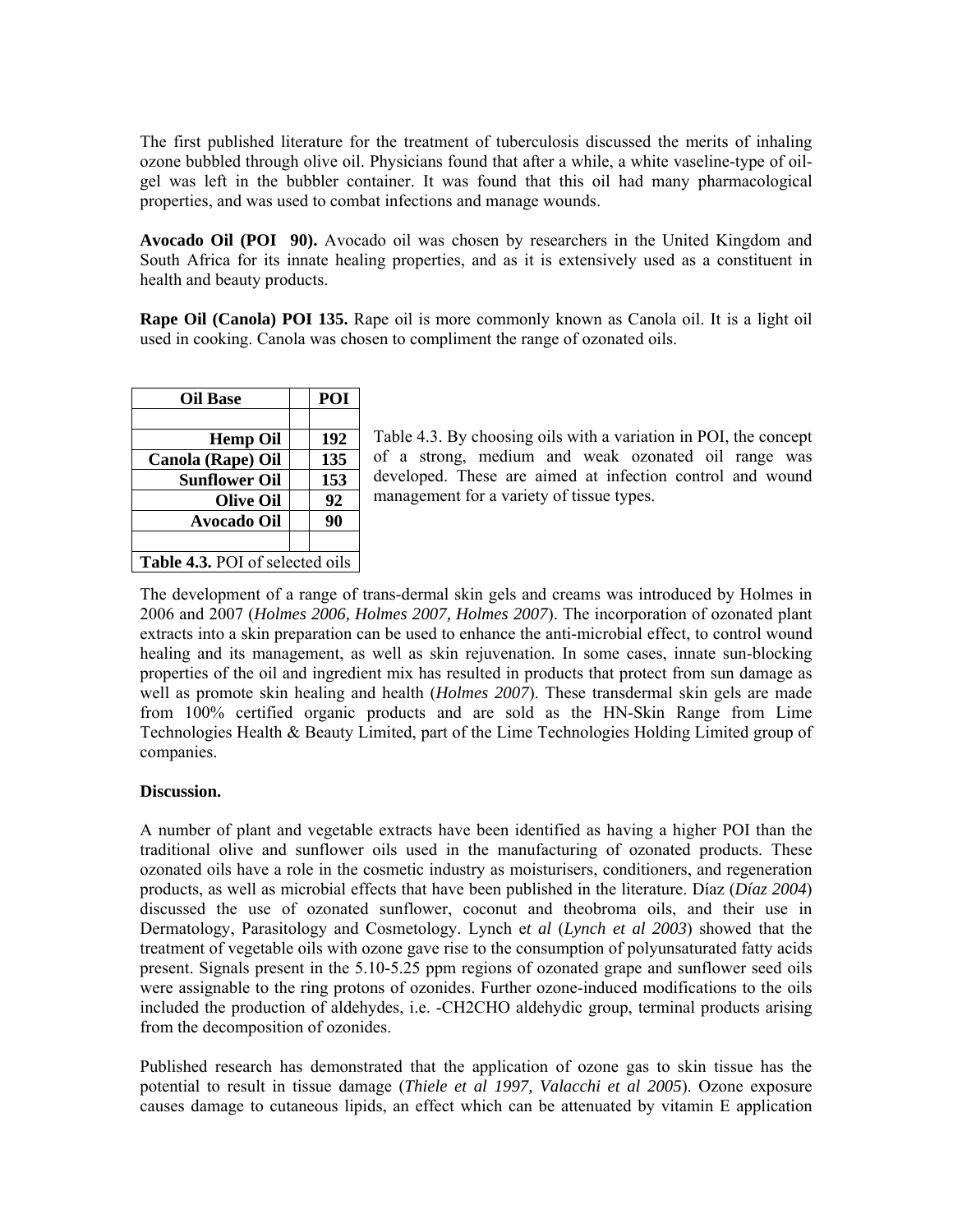(*Thiele et al 1997*). The use of ozone gas has been shown to produce a progressive depletion of antioxidant content in the stratum corneum and this can then lead to a cascade of effects resulting in an active cellular response in the deeper layers of the skin. Using an in vivo model Valacchi *et al* (*Valacchi et al 2005*) have shown an increase of proliferative, adaptive and proinflammatory cutaneous tissue responses.

Díaz *et al* (*Díaz et al 2004*) reported that cosmetic creams with ozonoids as part of their chemical ingredients have a moisturiser and conditioner effect. Therefore, skin oxygenation and microcirculation are increased preventing cutaneous aging. The recently published paper by Valacchi *et al* (*Valacchi et al 2005*) showed that ozonated extracts have been shown to be safe for use on skin tissue. The use of these ozonated extracts and blends are wide: from medical treatment of infections (bacterial, viral and fungal infections eg: gingivitis, athletes foot and herpes), skin conditions (eczema) and wounds (insect bites & stings, cuts, burns, leg ulcers, bed sores).

Ozonated oils can be supplied in a variety of delivery systems, for safe self-administration, to reduce the problems of waste disposal, and potential problems of health hazards with current delivery systems. One such problem area is the delivery of ozonated avocado oil in syringes for the treatment of HIV patients in Africa.

The author suggests that pessaries with filled with ozonated oils would offer an easier selftreatment delivery system. The formulation of ozonated oils in a vaginal, anal or oral pessary offer a simple cost effective treatment modality. This potential has been realised by a South African Company, Copper Eagle Trading with a product named 'Viralon'. Viralon is available as two strengths, Viralon 190 and Viralon 90 capsules.

Ozonated extracts have been combined with other products to form a new range of products in the cosmetic industry for skin tissue protection, repair, maintenance and rejuvenation. These have been launched as the Lime Technologies HN-Transdermal Skin Cream & Gel Range, and are available from Lime Technologies Health And Beauty Limited, a division of Lime Technologies Holdings (Republic of Ireland) Limited.

Ozonated plant and vegetable extracts should be farmed from organically farmed and sustainable crops to avoid contamination by pesticides, fertilizers, and cold pressed to avoid contamination by solvent chemicals used to scavenge the extracts from the plant or vegetable pulp during processing. Once ozonated, these extracts can be blended with other products that have important vitamins and trace minerals, as well as their own innate pharmacological properties.

There is evidence to suggest that ozone therapy has substantial cost advantages when compared to conventional pharmaceutical therapy. Holmes and Lynch, and Mapolón *et al*. (*Holmes and Lynch 2004, Mapolón et al. 2004*) have shown ozone can substantially reduce the cost of health care to the patient and to the state-funded systems. In the Holmes and Lynch study, the reduction in dental costs to the state-funded health service were in the order of 45% (*Holmes and Lynch 2004*).

There is no reason to suppose why these cost benefits could not be carried into the medical health care market. In the Mapolón *et al*. (*Mapolón et al 2004*) study, 168,310 subjects (children and adults) treated with ozone from July 1992 till December 2003 were followed. Ozone administration was via rectal, autohaemotherapy, intramuscular, subconjunctival and local treatment, using gas bag and ozonized oil. Subjects received more than five cycles of ozone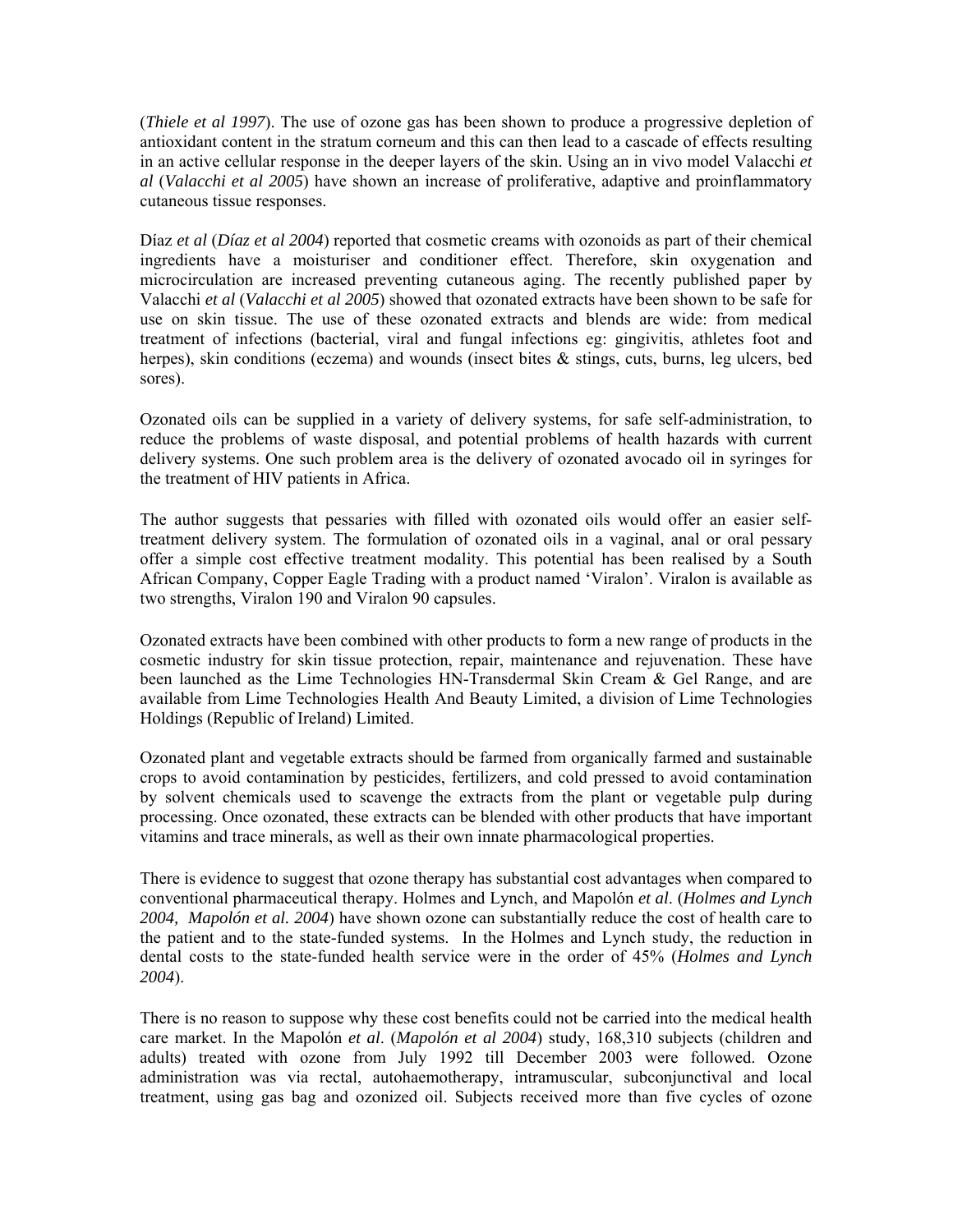treatment. The clinical results were very good, with no side effects. Not a single patient died. Ozone therapy was cheaper than the conventional pharmaceutical treatment with antibiotics, analgesics, anti-inflammatory drugs, etc.

Both the Holmes and Lynch, and Mapolón *et al*. (*Holmes and Lynch 2004, Mapolón et al 2004*) studies underline the potential to develop a new holistic health care model based on cheap and effective materials and delivery systems. These alternatives offer substantial savings to the end users – the general public and the state-funded health care systems.

It has always been assumed that ozone should not be used for pregnant patients or for children. The 2004 study by Grischenko *et al* (*Grischenko et al 2004*) shows ozone has a beneficial effect on the foetal development in the complex treatment of intrauterine foetal hypoxia (IFH).

Pregnant women with IFH were intravenous injected with ozonized physiological solution, 200 mL per day, during 5 days. The concentration of ozone in the solution was 1 - 3 mg/L. An analysis of the clinical histories of the neonates born to these pregnant women with IFH who received intravenous injections of ozonized physiological solution was carried out. This data showed higher average indicators of the physical development of the new-born children than that of the control group: increased body mass of  $3300 \pm 58$  g and increased body length  $53 \pm 0.5$  cm versus  $2920 \pm 80$  g and  $48.4 \pm 0.4$  cm. The clinical results could be explained by improved erythrocyte oxygen-transport function after therapeutic doses of ozone.

Struchkov *et al* (*Struchkov et al 2004*) described an infection control use of ozone gas in a hospital burn unit. Burn trauma victims are susceptible to infection. By treating the whole treatment area, the burn trauma unit was effectively sterilised and no infection was seen with multiple-resistant micro-organisms. In this particular application the whole unit was treated with ozone for 45 minutes.

## **References:**

**Abu-Naba'A L, Al Shorman H, Coulter W, Lynch E.** Primary colonisation of dental unit water lines by P. aeruginosa and its eradication by ozone. Oral Health Research Centre, School of Dentistry, Queens University Belfast, N. Ireland

**Bataller M**. Development and perspectives of ozone applications in water and wastewater treatment in Cuba. Abstract:  $4<sup>th</sup>$  International Symposia on Ozone Applications 2004, Havana City, Cuba.

**Baysan A, Whiley R, Lynch E.** Anti-microbial effects of a novel ozone generating device on microorganisms associated with primary root carious lesions in vitro. Caries Res 2000: 34: 498- 501.

**Bocci V.** Autohaemotherapy after treatment of blood with ozone. A reappraisal. J Int Med Res. 1994 May-Jun: 22(3):131-44. Review.

**Bocci V.** Ozonization of blood for the therapy of viral diseases and immunodeficiencies. A hypothesis. Med Hypothesis 1992: 39: 30-34.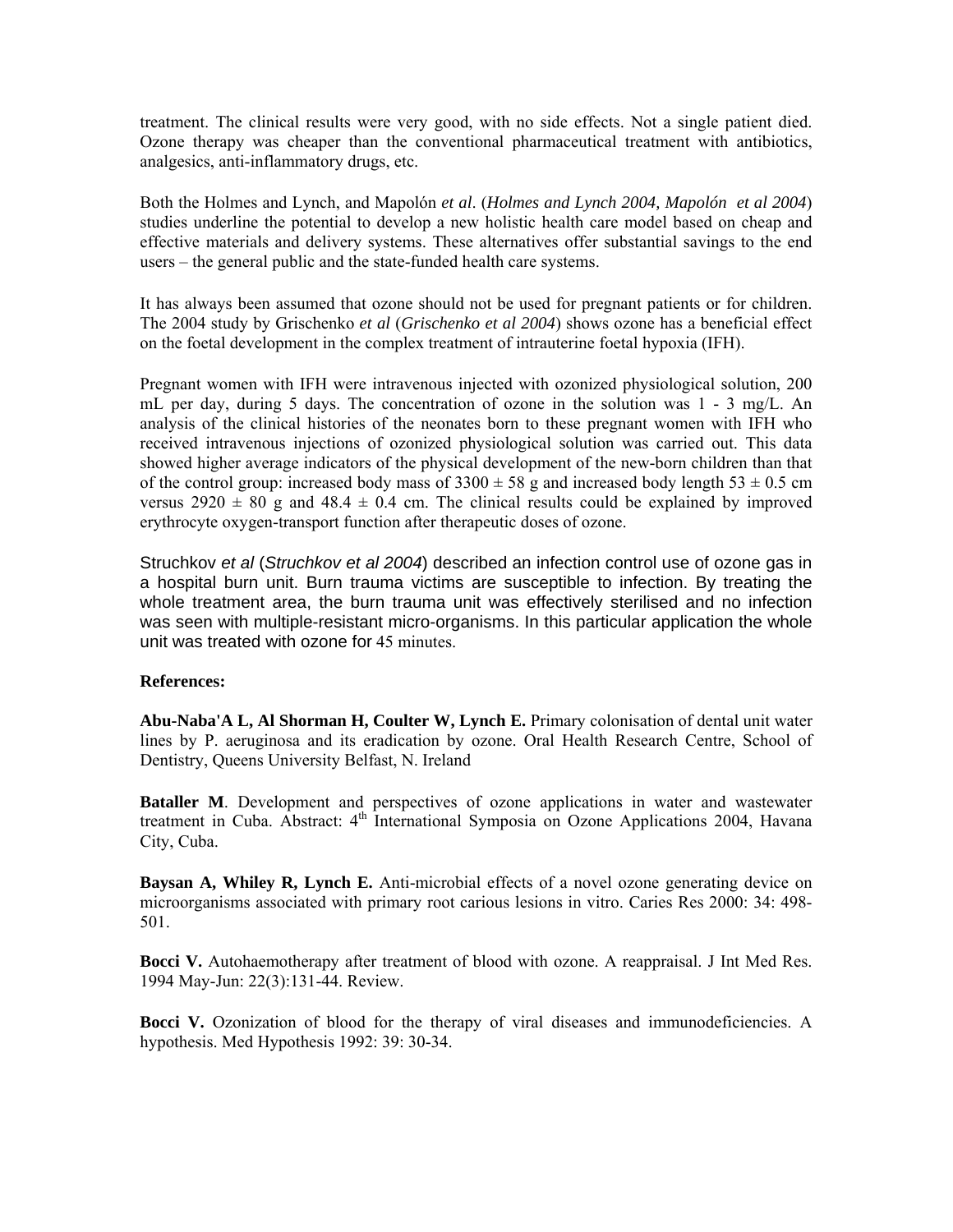**Bocci V.** Does ozone therapy normalize the cellular redox balance? Implications for therapy of human immunodeficiency virus infection and several other diseases. Med Hypotheses 1996: 46: 150-154.

**Bocci V.** Ozone as a bioregulator. Pharmacology and toxicology of ozone therapy today. J Biol Regul Homeost Agents 1996b: 10: 31-53

**Bocci V.** Biological and clinical effects of ozone. Has ozone therapy a future in medicine? Br J Biomed Sci 1999: 56: 270-279.

**Bocci V.** Ozone as Janus: This controversial gas can be either toxic or medically useful. Mediators of Inflammation. 13(1): 3-11, 2004

**Díaz M.** Studies of the ozonized vegetable oils used in medicine and cosmetology. Abstract, International Ozone Conference, Havana, Cuba. Elpidio Berovides Educational Polyclinic Center, Cuba.1 Ozone Research Center, Cuba. 2004

**Díaz M, Fernández H, Gómez M, Hernández R, Martínez G, Hernández D, Vargas E, Díaz A, Hasbun S, Ledea O.** Physical chemical characteristic of cosmetic cream with ozonized theobroma oil. Abstract, International Ozone Conference, Havana, Cuba. Elpidio Berovides Educational Polyclinic Center, Cuba.1 Ozone Research Center, Cuba. 2004

**Dickermann JM, Castrabertti AO, Fuller JE.** Action of ozone on water-borne bacteria. J Eng Water Works Assoc 1954: 68: 11.

**Dufresne S, Legube B.** Ozone as a sterilant: TSO<sub>3</sub>-125L ozone sterilizer. Abstract: 4<sup>th</sup> International Symposia on Ozone Applications 2004, Havana City, Cuba.

**Grischenko VI, Zinchenko VD, Lypoyad KV, Golota VI, Sykchomlin EA, Lypoyad VS.** Perspectives of using ozone in the case of foetus hypoxia in obstetric practice. Abstract:  $4<sup>th</sup>$ International Symposia on Ozone Applications 2004, Havana City, Cuba.

**Holmes J.** Clinical reversal of root caries using ozone, double-blind, randomised, and controlled 18-month trial. Gerodontology. 2003: 20:106-114.

**Holmes J.** Ozonoids and Omega 3, 6 and 9 Fatty Acids in Skin Care: an Innovative Perspective. WWW LTH February 2006.

**Holmes J.** Application of Modern Chemistry to Historical Uses of Vegetable and Plant Extracts. WWW LTH, February 2006.

**Holmes J.** New Research into Skin Care. WWW LTH, January 2007.

**Holmes J.** Ozone, Ozonoids and Omega 3, 6 and 9 Fatty Acids in Skin Care: an Innovative Perspective. WWW LTH, April 2007.

**Holmes J.** Honey - Rediscovering Natural Additives for Skin Treatment. WWW LTH, April 2007.